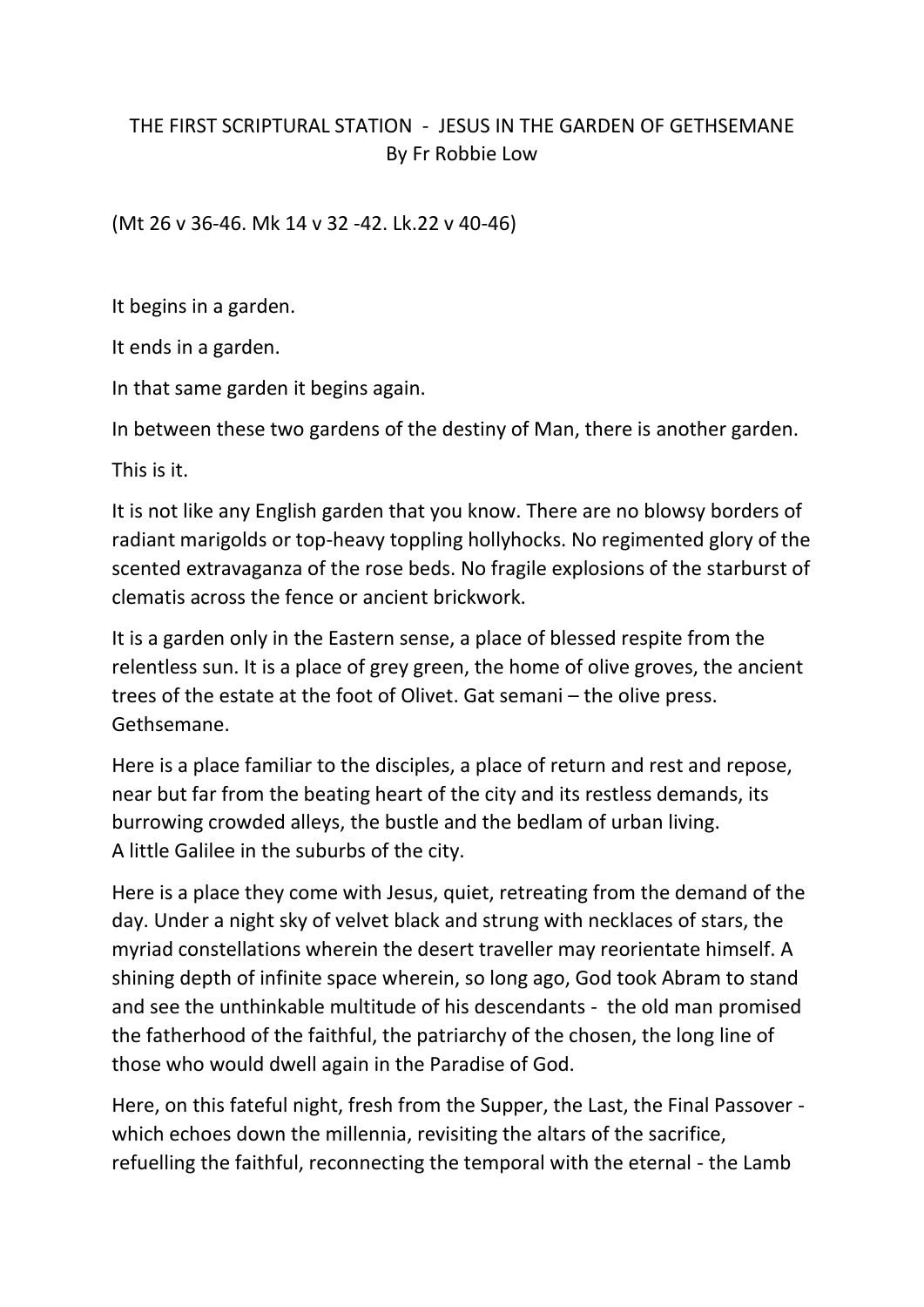of the offering will come, the Manna of the Pilgrim will be proved in the heat of adversity.

Who would not want to rest under the stars, post prandial, pre Passover? So much excitement. So much anticipation. So much mystery. A day or two away from glory. So much to speculate and hope and relish. Sleep calls the dreams of the excited and weary and long- travelled disciples.

For Christ there is no rest. He enters the storm. The battle has begun.

'Watch with me while I go yonder and pray.'

The prayer of accompaniment is hard. We watch, we wait, we are told nothing, not even when to stop or what we pray. Just be there. Just hold the other before God in silent supplication. Hard to address. Hard to remain wakeful with so little purchase on the imagination of the soul.

Yonder Christ prays. Alone but accompanied and then alone as sleep overwhelms his weary guardians. Yonder Christ is torn. The first wounds of the Passion mark His soul.

How attractive now that memory of Satan's desert contract – the power, the bread, the miracles, the imperium of this world.

Contrast this, the Godward road, the Lamb caught in the thicket, The Lord's provision of His only Son, the torture and the blood sacrifice, this agony that will pale this into insignificance beside what is to come, the trust that death will be redeemed, that all that's lost will be re-found and more.

The Angel of the Agony attends his Lord. The sweat of human fear of blood's intensity in face of death, of recoil from the inhumanity of Man, of good seeking to reject the doorways of the dark - and yet that fragile light that darkness cannot overcome.

And you sleep on while destiny unfolds beyond your drowsy ken.

One hour, that's all.

'If it is your will'…….the central question of the Godward heart.

Let me be faithful but let me not suffer on the way. Take this cup away. Remove this chalice of bitterness and pain. Let me ride the easy way to glory.